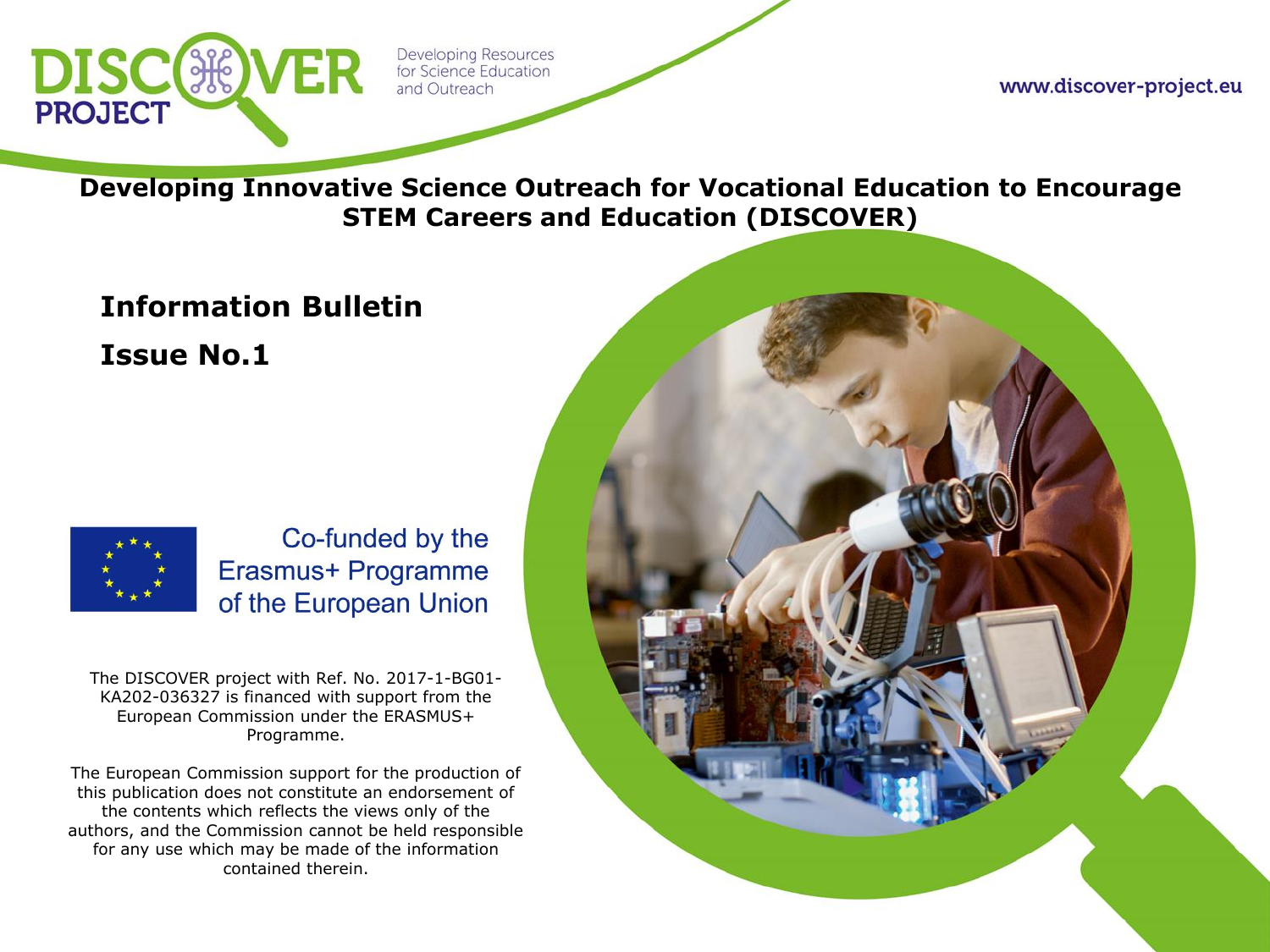

Dear Reader,

This is the first e-bulletin of the DISCOVER project. Our project seeks to facilitate the design and delivery of science education at secondary school level. In a series of e-bulletins we will present the progress of our work and the resources for science education that we develop.

Europe needs – and in the foreseeable future will continue to need – a labour force that is skilled and knowledgeable in Science, Technology, Engineering and Mathematics (STEM). A STEM-skilled society is crucial for the growth of a competitive industry and for the ability of Europe to cope with pressing societal challenges such as health and demographic change, climate change, food security, border security, clean energy, etc.

A look at the situation in Europe suggests that under-achievement in STEM subjects in many countries remains above the Europe 2020 education target of 15%. Yet this is not a uniform result. Students' performance in STEM subjects and their motivation to invest efforts and time in pursuing a STEM career are determined by a complex set of educational, institutional, cultural, gender-related and social factors. Yet a student's socio-economic status is still the most influential determinant of level of achievement in science. There are significant differences among students' achievement in STEM across different schools in the same country, which suggests that for some students the school system does not deliver in terms of science education. Often there are limited opportunities to take science courses in some tracks, streams or schools.

Society is looking up to both schools and other stakeholders to find solutions to address the failure of the school system to provide good scientific training and to arouse scientific curiosity among young people. Some possible solutions relate to changes in teacher training or in the compulsory curricula. This project, however, is interested in a different approach: facilitating and improving extracurricular educational activities carefully targeted at promoting and communicating science among high school students. The efforts of the DISCOVER partner organizations are geared in this direction. We hope that our work will raise awareness of the responsibilities of different stakeholders to create conditions for effective and inspiring science training and will motivate and equip educators to design, implement and scale science education opportunities for Europe's young people.

Yours Sincerely,

The DISCOVER Project Team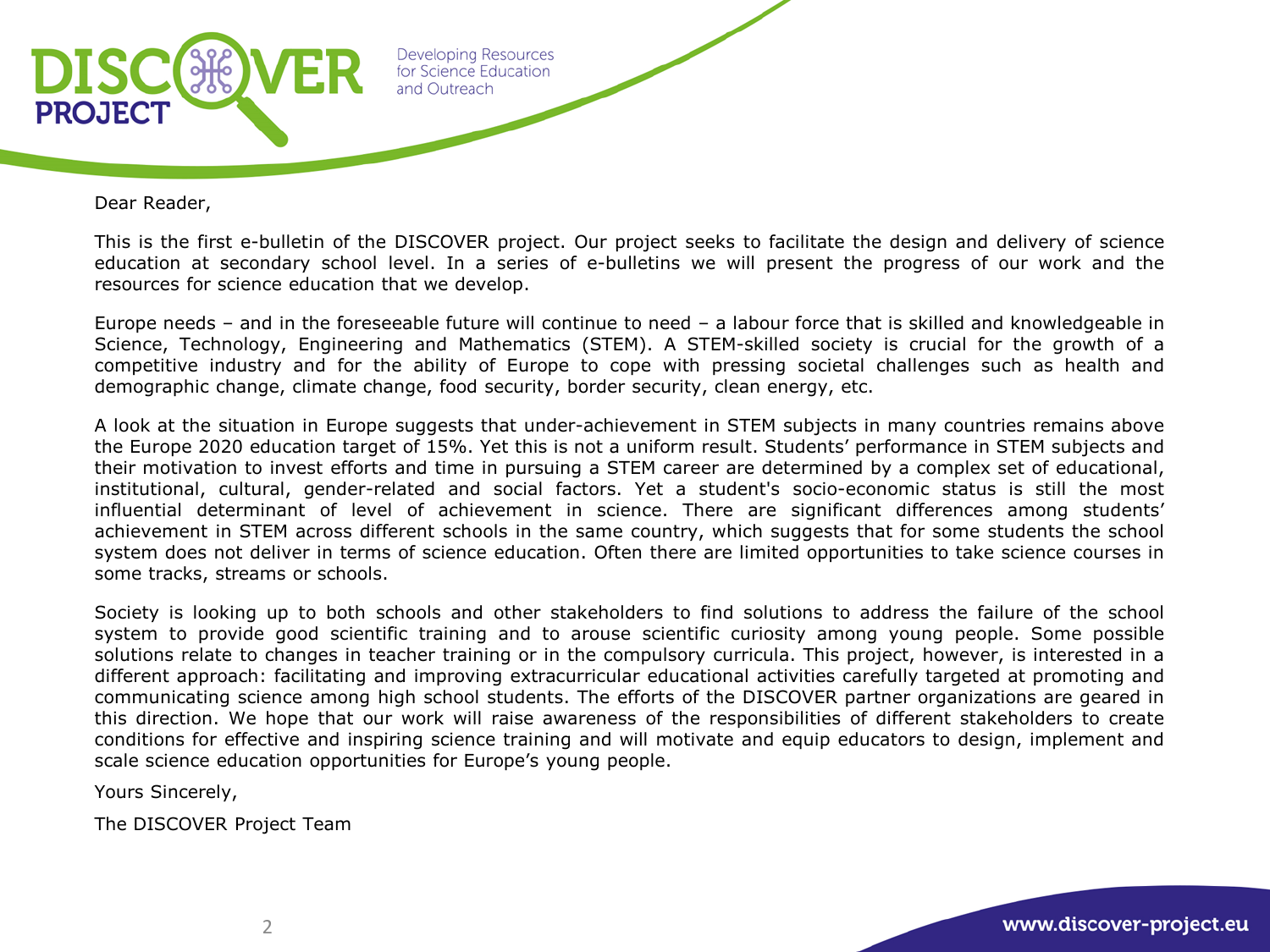

### **CONTENTS**

| 4. Some highlights from the DISCOVER good practices of science outreach8 |  |
|--------------------------------------------------------------------------|--|
|                                                                          |  |

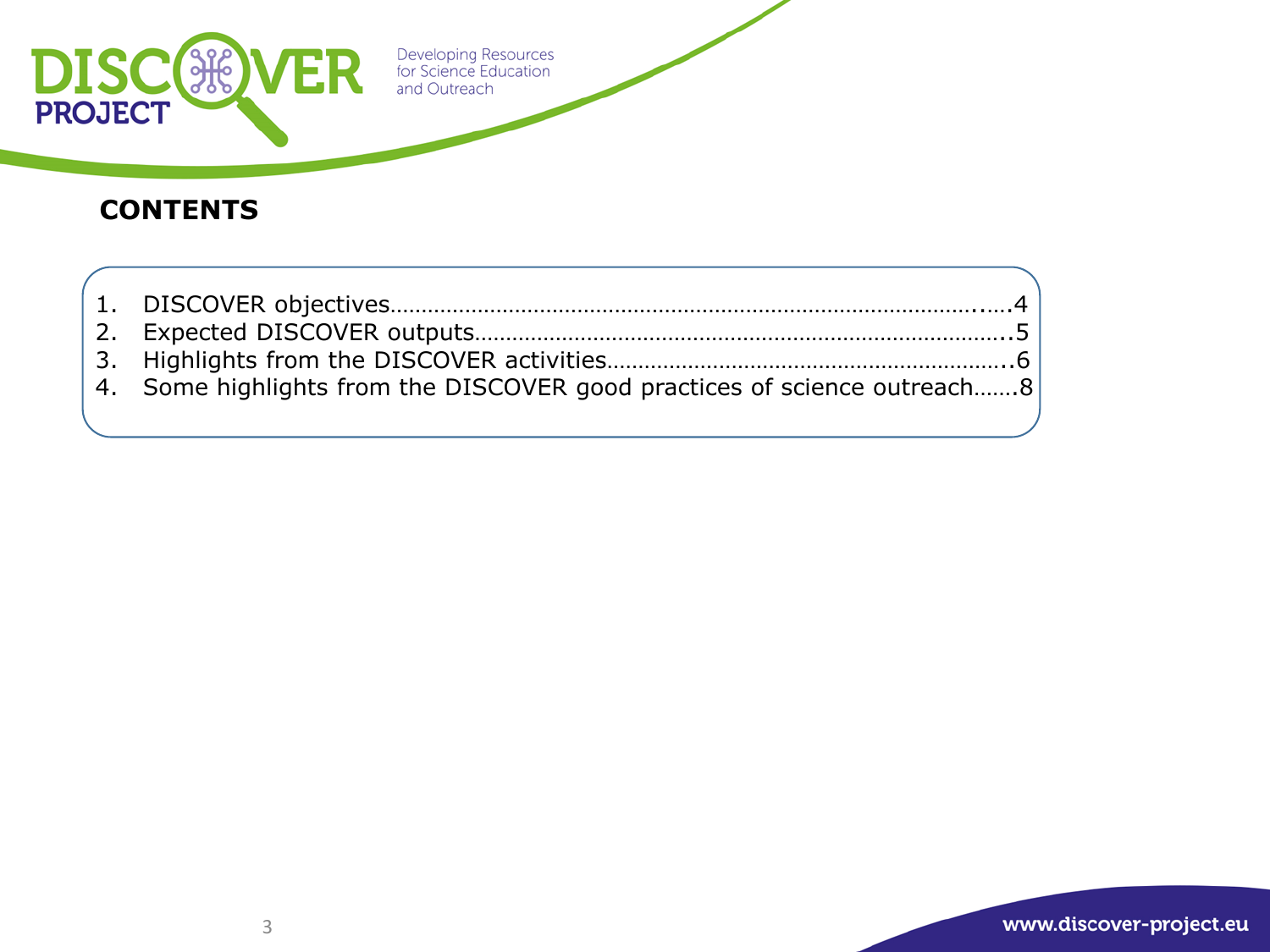

### **OUR OBJECTIVES**

The DISCOVER project will develop teaching resources for extra-curricular science education at high-school level. It seeks to promote collaboration between secondary education and universities by providing resources that can be used or remixed in the implementation of science outreach activities. DISCOVER will focus on the areas of Robotics, Mechatronics, Physical Computing and the synergic combination between Art and Science.

Project results will be useful for educators at upper secondary education level (teachers, trainers in non-formal learning programs), secondary education students, and universities and research organizations seeking to enhance their impact on skills development at regional level. Future users will be able to use the developed resources directly to organize their own training or to modify and re-design them to suit their particular training needs.

While the project targets mainly secondary vocational schools, its results would also be applicable to general secondary schools.

Project activities are scheduled to be implemented between October 2017 and September 2019.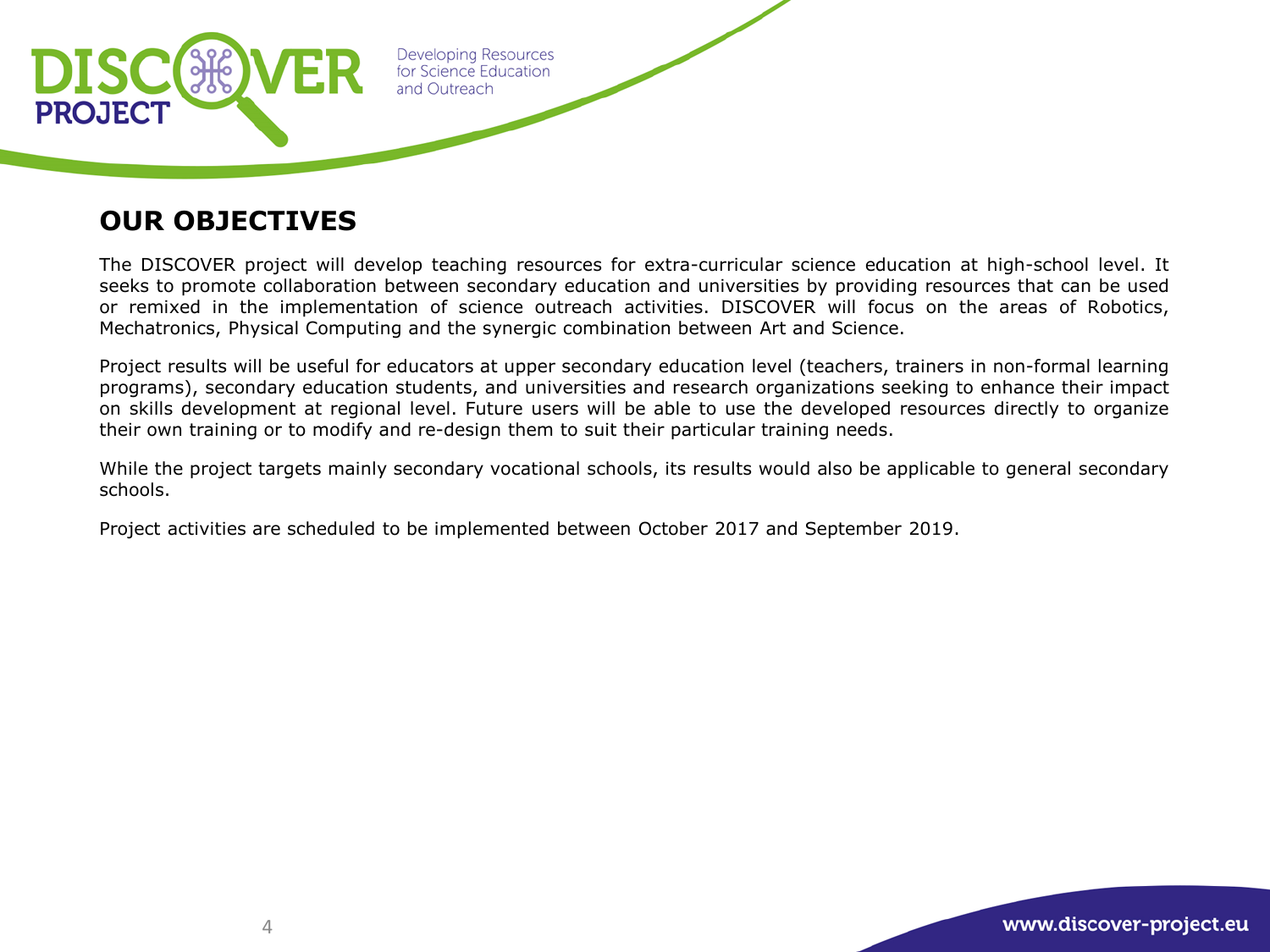

### **OUR OUTPUTS**

### **1. Compendium of good practices in science outreach for secondary vocational education**

The Compendium will feature in-depth analysis of selected good practices for science outreach. It will be complemented by a framework for institutional self-evaluation against basic benchmarking criteria. It would thus facilitate monitoring and capacity building in both universities and secondary schools, and in the longer run would encourage modernization of institutional strategies in the areas of science outreach and science education.

### **2. Resource Pack for Science Outreach for Secondary Vocational Schools**

The Resource Pack will include concepts, lesson plans, activity organization and delivery plans for 10 types of science outreach activities, focused on a concrete scientific topic. The materials will be designed so that they could be replicated with or without modification by universities or secondary schools that wish to develop new opportunities for extracurricular science education.

### **3. Extracurricular training program in Mechatronics and Robotics for secondary vocational education**

- $\checkmark$  Practice oriented training resources on fundamentals of Design, Robotics, Mechatronics and Programming
- $\checkmark$  Designs, training resources and guidelines for hands-on cross-disciplinary activities (Lab Sessions), including exercises, challenges, end-of-training competition

### **4. Extracurricular training modules in Programming for secondary vocational education**

- $\checkmark$  Training module in fundamentals of Scratch, App Inventor and digital story creation, suitable for students without strong proficiency in Science, Technology, Engineering and Mathematics
- $\checkmark$  Training module in fundamentals of Python and Physical Computing, suitable for students with strong proficiency in Science, Technology, Engineering and Mathematics

The modules will include resources for concept training, as well as learning designs for hands-on activities.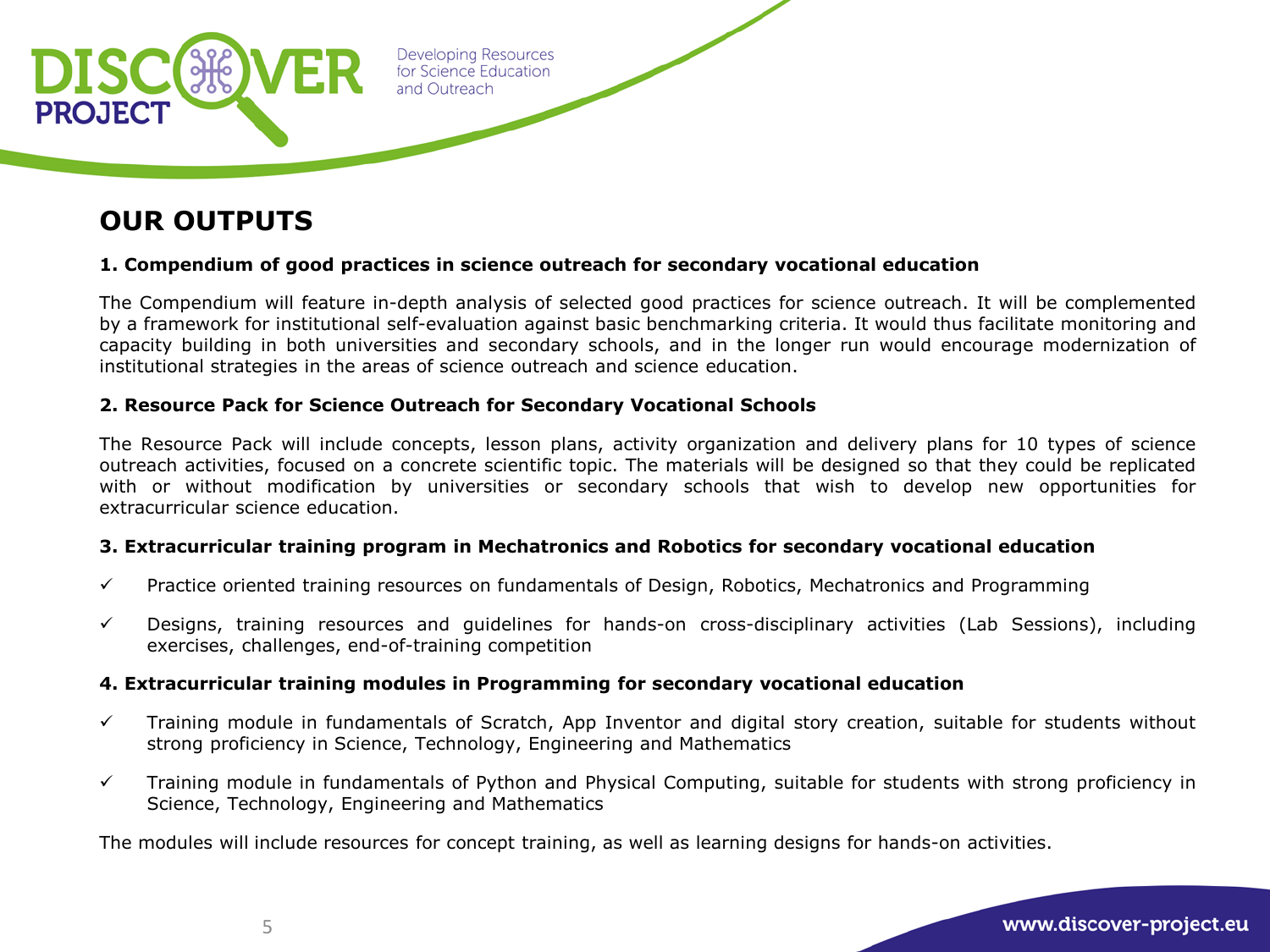

### **OUR ACTIVITIES**

### **1. Project Kick-off Meeting**

The project kick-off meeting was hosted by European Center for Quality in Sofia on November 27th, 2017. It was focused on kick-starting collaboration, planning and fine-tuning upcoming project activities, developing quality control mechanism, and clarifying financial and implementation rules.

During a collaborative workshop, the consortium agreed on a common template for good practices of science outreach and discussed criteria for the good practices in order to ensure that research findings will be useful and relevant to a variety of stakeholders.



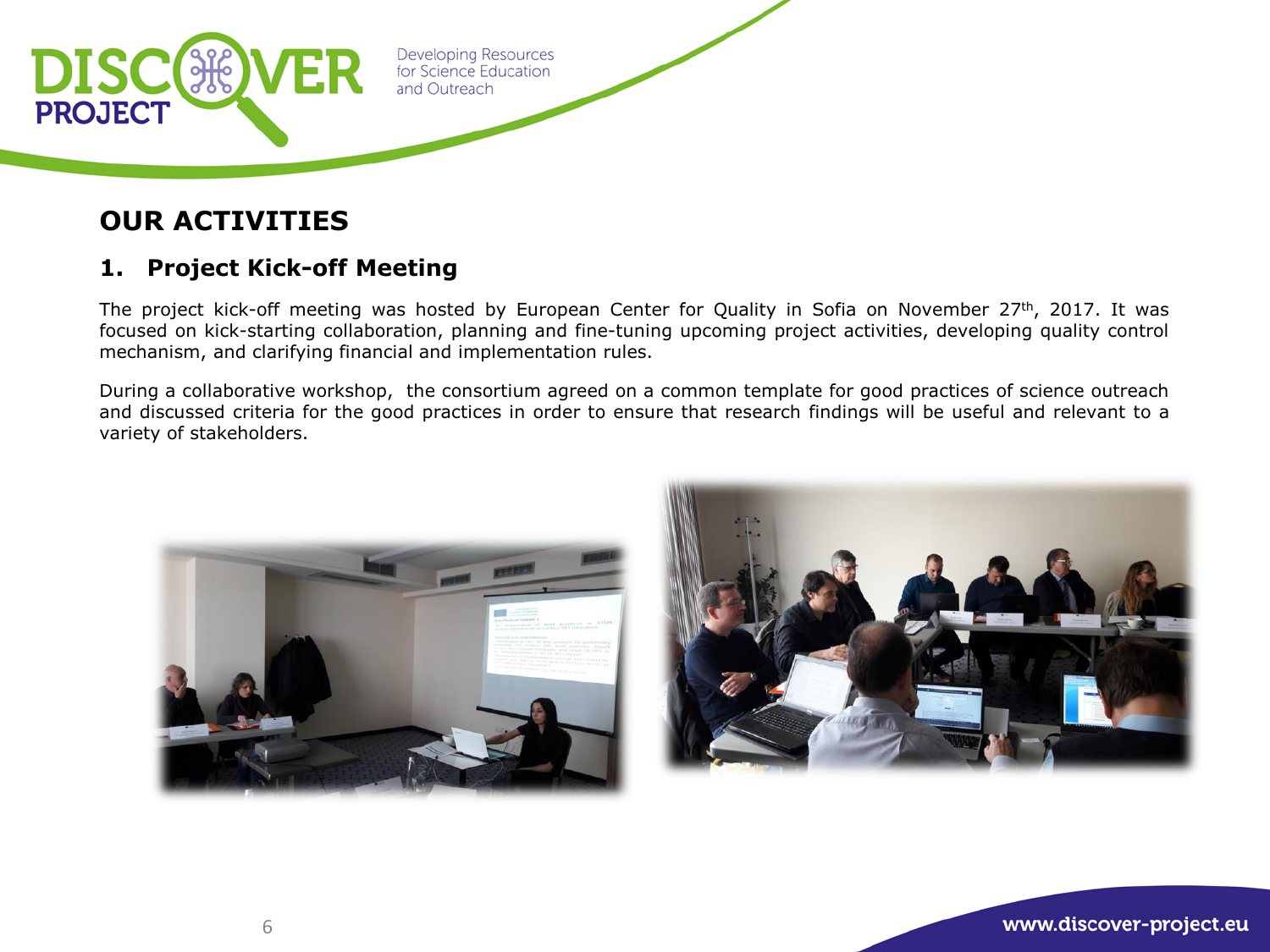

### **OUR ACTIVITIES**

### **2. Second project meeting**

The project's second meeting was hosted by PIAP in Warsaw on March  $28<sup>th</sup> - 29<sup>th</sup>$ , 2018. It was focused on the joint development of supporting materials for the design and delivery of science education (DISCOVER Output 2).

During a collaborative workshop, the partnership planned 5 Route of Science classes and 5 Master Classes on a variety of topics, namely:

- $\checkmark$  ABB Robot Programming
- $\checkmark$  Smart Cities Platform
- $\checkmark$  Industrial Robotics
- $\checkmark$  Python targeting game development
- $\checkmark$  Arduino Programming and building of embedded system
- $\checkmark$  Blockchain Computing
- $\checkmark$  Graphical programming
- $\checkmark$  Creating, Building and Programming android application for mobile robots
- $\checkmark$  Robots in industry
- $\checkmark$  What is science and what scientists do



7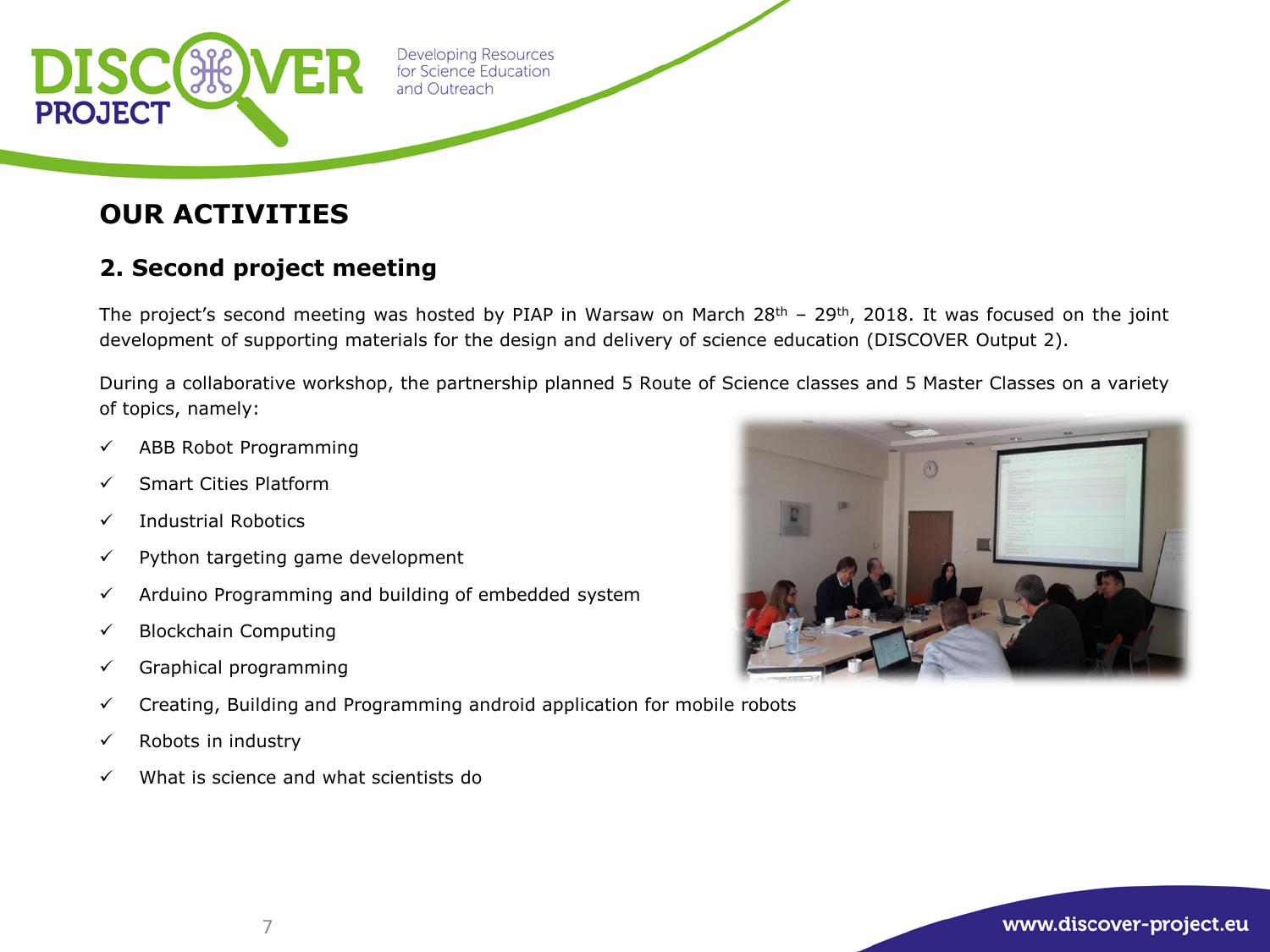

# **SOME HIGHLIGHTS FROM THE DISCOVER GOOD PRACTICES OF SCIENCE OUTREACH**

### **1. Linking Science and Creativity – providing a platform for supporting and showcasing individual students' creativity projects that utilize new technologies**

Organizing at local level a Science & Creativity festival, with elements of a contest, focused on students' individual *creativity projects*

Case study: Annual Students Digital Creativity Festival in Greece

### **2. Developing students' programming skills by using popular and accessible open source technologies**

*Organizing an online-based contest for student Programming projects (games, animations, etc.) using accessible and free programing platforms such as Scratch, App Inventor, Blockly, Android App Inventor, Alice, Stencyl, Gamefroot, Pocket Code, Hopscotch*

Case study: Annual National Scratch Game Development Contest in Greece

### **3. Training teachers in game development, with the intent to encourage them to introduce game development in the classroom**

*Organizing training workshops on game development or Game Jam sessions for science teachers. The training could focus on game authoring using various domain-specific or visual programming languages, and could utilize various technologies and platforms*

Case study: Training science teachers to design location-based games for STEM learning and teaching at Coventry University and University of Nottingham, UK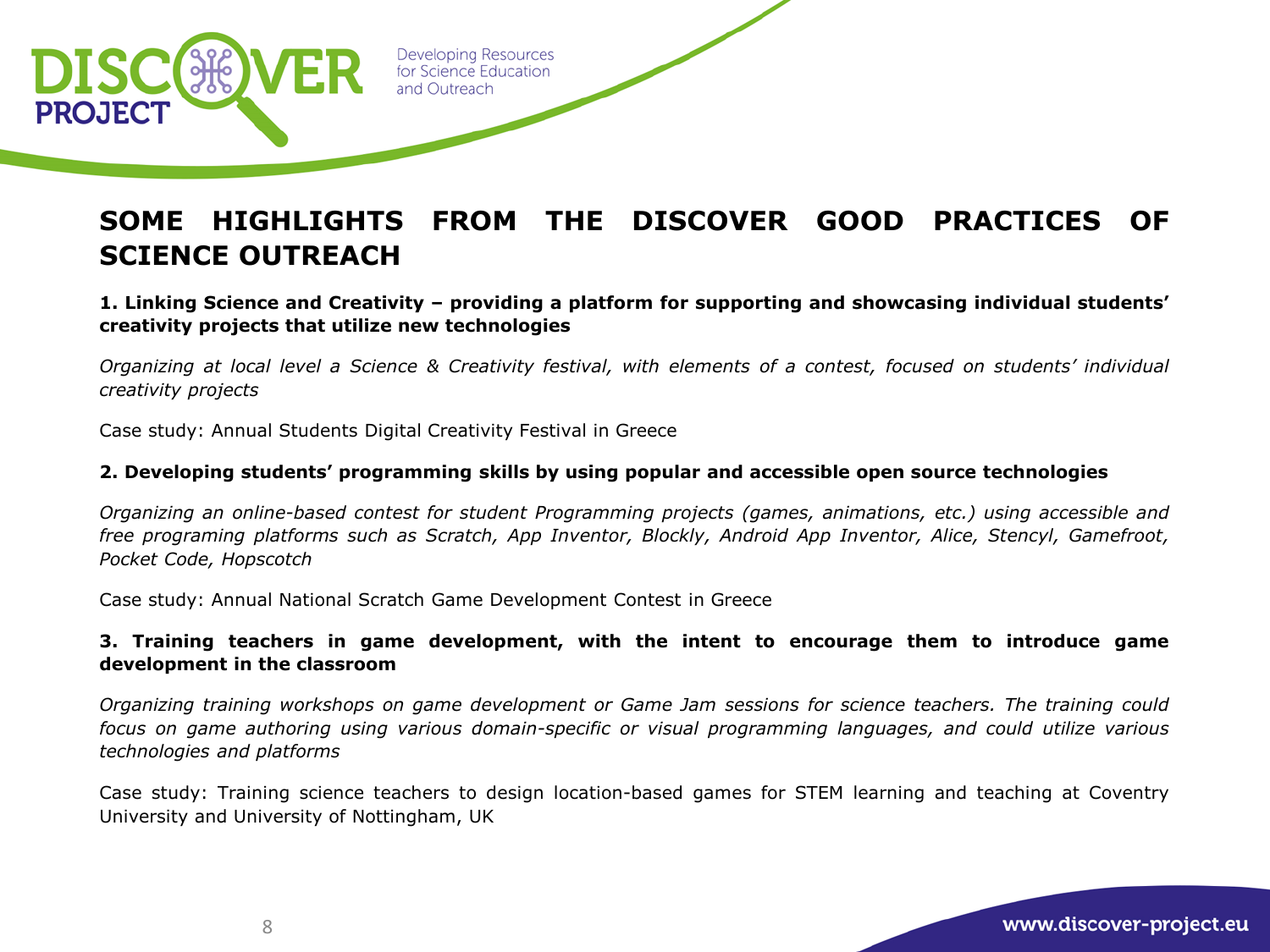

#### **4. Training teachers in programming so that they can transfer this knowledge to students in extracurricular Code Clubs**

*Organizing teacher training (online or through presence workshops) in programming, and multiplying the impact of* this training by involving teachers in the organization of local Code Clubs for students at local level, preferably hosted in local schools. In the Code Clubs, students receive training in the same programming language as the teachers, *preferably also by getting involved in hands-on activities.*

Case study: Training Informatics teachers in programming, followed by Code Club practice for their students - Greece

#### **5. Organizing school-hosted Science Clubs for students to structure and galvanize student participation in STEM events and collaborations**

This is a teacher-led good practice of creating extra-curricular science training for students in Clubs hosted within schools. The core of the good practice is the provision of systematic science education in the Clubs, while also searching and taking advantage of opportunities (as they arise) to arrange the participation of the students in collaborations and contests. The good practice can be applied to STEM education focused on a variety of subjects such *as programming, educational robotics, STEM, STEAM (Science-Technology-Engineering-Art-Maths) and ESTEAM (Entrepreneurship-Science-Technology-Engineering-Art-Maths*

Case study: Coding Club "GreekCodersK12" at 7th Public Junior High school of Athens, Greece

### **6. University lecturers organize outreach educational activities (presentations and hands-on learning activities) at secondary schools**

*This is a university-led good practice whereby university faculty reaches out to secondary education to impart* knowledge in an attractive field of science (deepening or widening knowledge in this area provided in school), present results from scientific research and introduce secondary school students to technologies and equipment that are not *readily available in a school lab.*

Case study: Lessons with demonstrations organized by lecturers from Technical University - Gabrovo at vocational high schools – Bulgaria